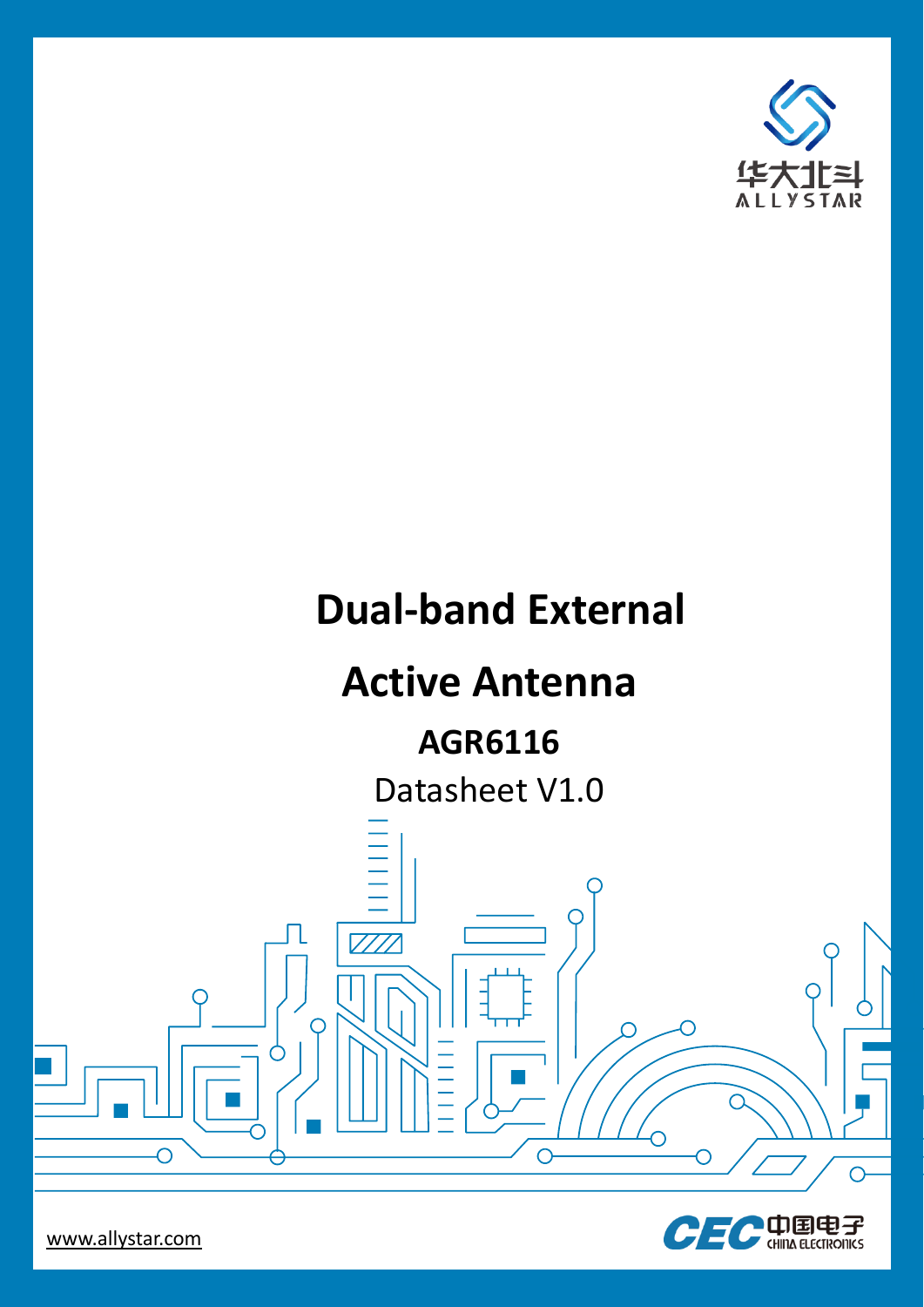

### **Notice, Statement and Copyright**

ALLYSTAR Technology offers this document as a service to its customers, to support application and engineering efforts that use the products designed by ALLYSTAR Technology. Products and specifications discussed herein are for reference purposes only. Performance characteristics listed in this document do not constitute a warranty or guarantee of product performance.

ALLYSTAR Technology assumes no liability or responsibility for any claims or damages arising out of the use of this document, or from the use of integrated circuits based on this document, including, but not limited to claims or damages based on infringement of patents, copyrights or other intellectual property rights.

This document contains proprietary technical information which is the property of ALLYSTAR Technology, copying of this document and giving it to others and using or communication of the contents thereof, are forbidden without express authority. Offenders are liable to the payment of damages. ALLYSTAR Technology reserves the right to make changes in its products, specifications and other information at any time without notice.

For more recent documents, please visit www.allystar.com. Copyright © Allystar Technology (Shenzhen) Co., Ltd. 2018. All rights reserved.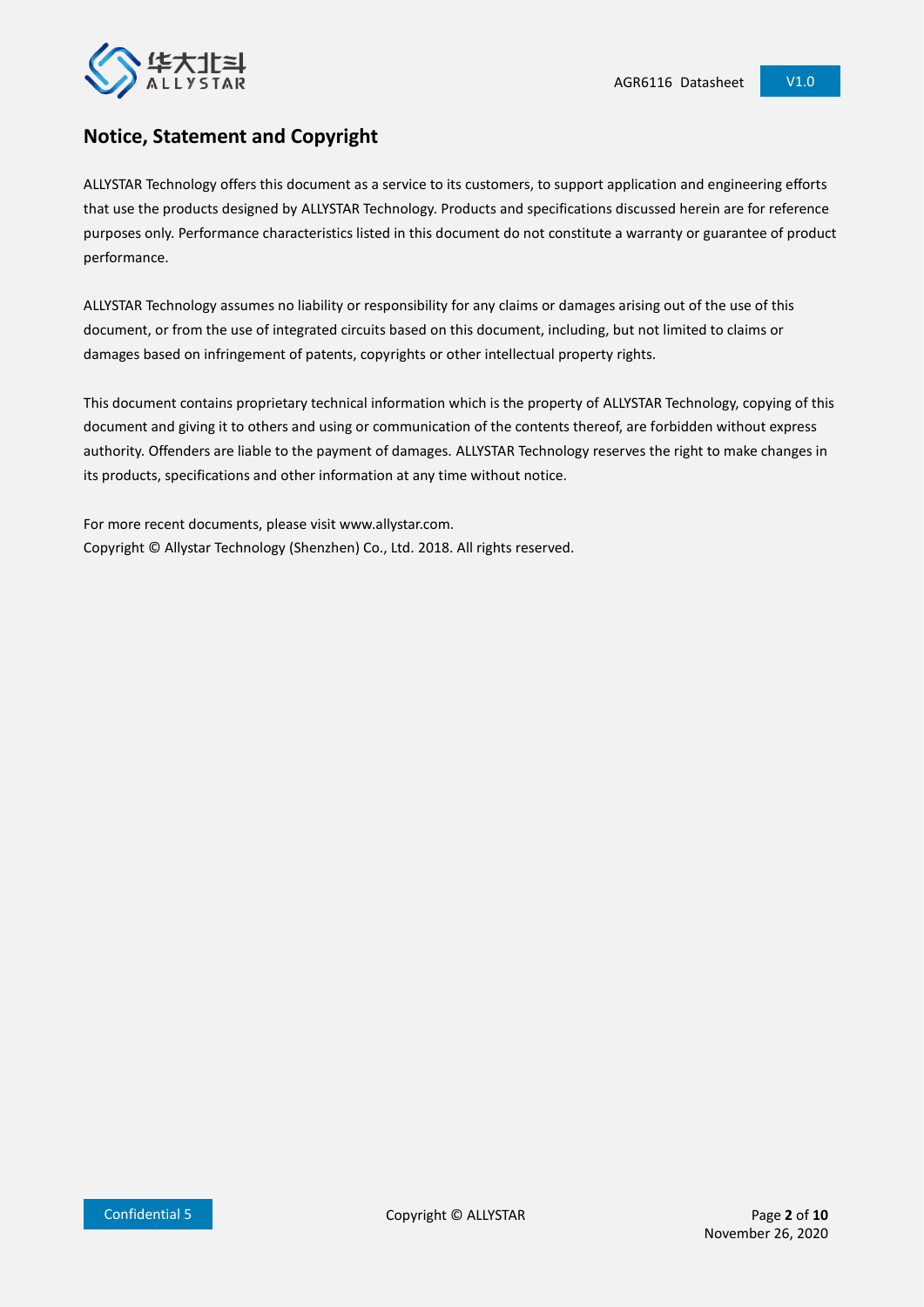

### **TABLE OF CONTENT**

<span id="page-2-0"></span>

| $\mathbf{1}$   |                          |   |
|----------------|--------------------------|---|
|                | 1.1<br>1.2<br>1.3<br>1.4 |   |
| $\overline{2}$ |                          |   |
|                | 2.1<br>2.2<br>2.3        |   |
| 3              |                          |   |
| 4              |                          |   |
|                | 4.1                      |   |
| 5              |                          |   |
| 6              |                          | 9 |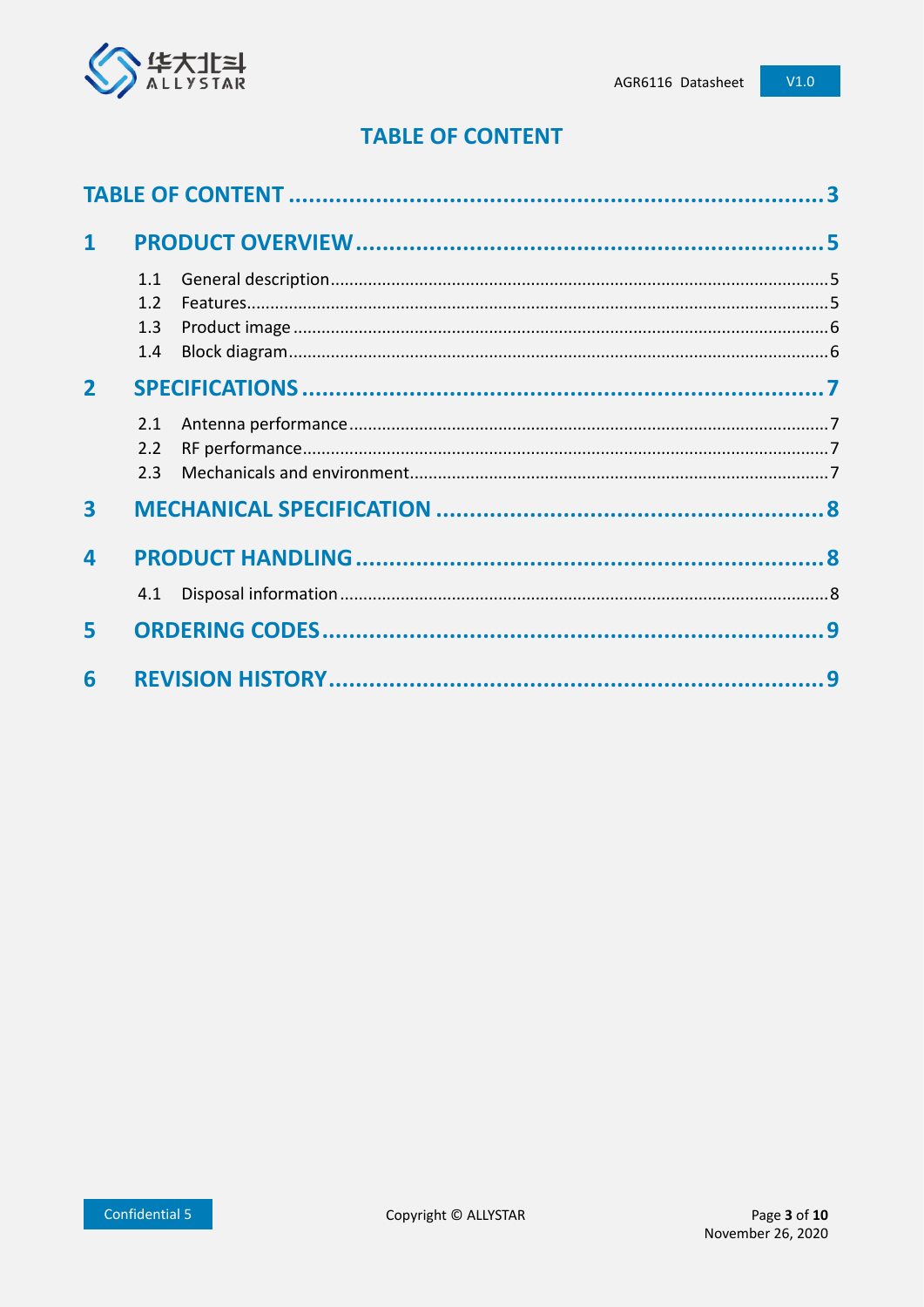

### $V1.0$

### List of tables

## List of figures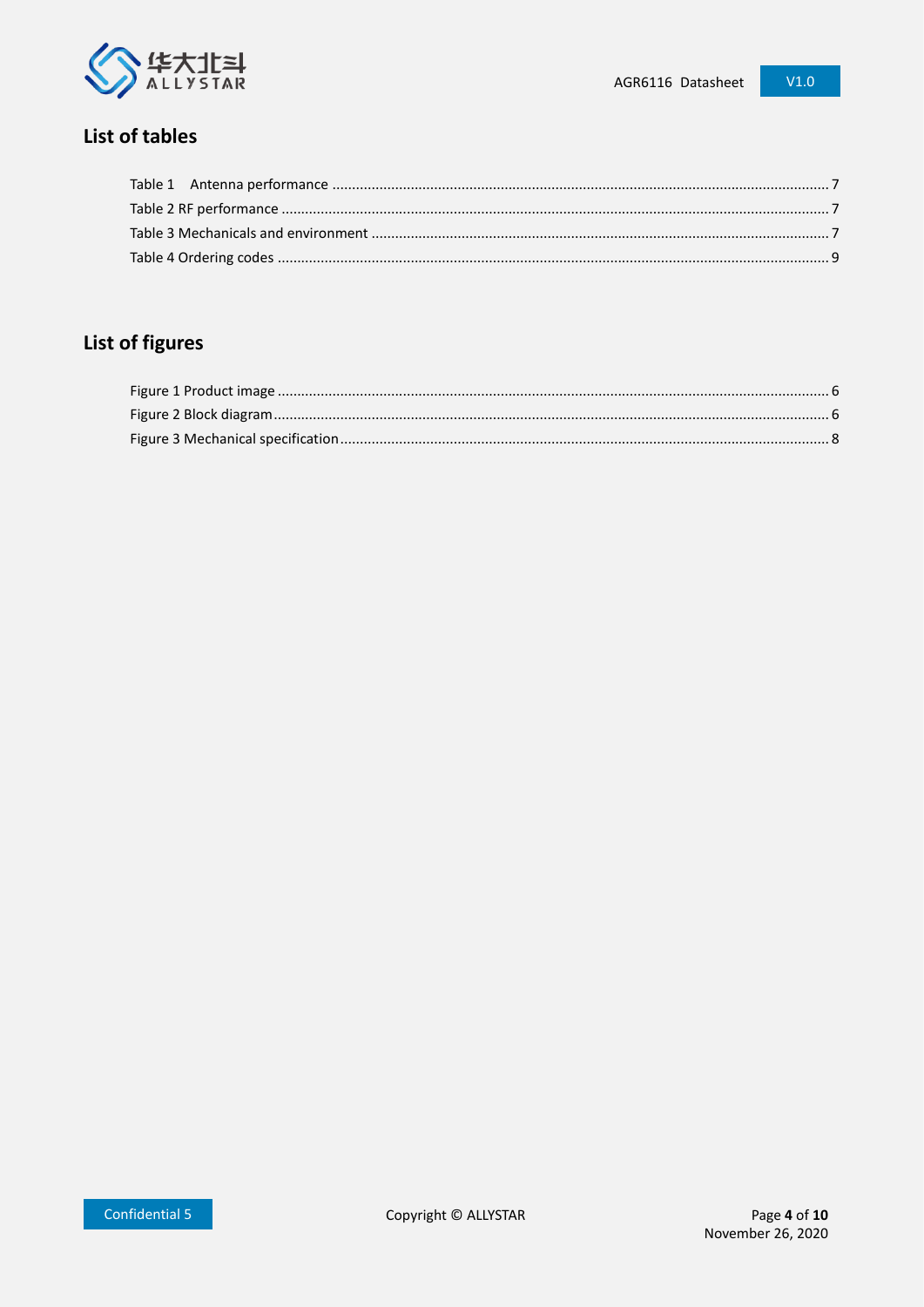

### <span id="page-4-0"></span>**1 PRODUCT OVERVIEW**

#### <span id="page-4-1"></span>**1.1 General description**

GNSS antennas are a critical but often overlooked part of a receiver setup. Choosing a correct antenna is hugely important since antennas are the main interface between the GNSS space segment and the user, as they capture the L-band signal transmitted by satellites. Antenna must be able to convert the energy in the electromagnetic waves arriving from the satellites into an electric current that is further processed by the receiver. Given that signals received from GNSS satellite are weak and arriving from any direction, it is clear that choosing the correct antenna is imperative. Choosing the optimal GNSS antenna for the application will maximize GNSS receiver's positioning performance.

The AGR6116 active antenna are use Allystar's unique technology to achieved GNSS dual band system operation, that can covering the GPS L1, BeiDou B1 and GPS L5 frequency band. In order to meet simple foot print layout on main board and low cost demand, Allystar use stack with one feed pin of antenna to generate two frequency mode, which are still shows the low axial ratio and RHCP polarization radiation performance. (The operation band of patch element can be choosing by customer demand)

In order to increase GNSS radio frequency sensitivity and signal noise ratio, AGR6116 uses a LNA+ Dual SAW+PD+LNA diagram, which provides excellent noise figure and high gain that is constant across the full frequency band. The final output with the SMA female connector, it's easy to fit together with RF cable.

The AGR6116 active antenna has portable and dual band features, which can use on tracker, navigation device and autonomous vehicles.

#### <span id="page-4-2"></span>**1.2 Features**

- One pin feed in
- low AR
- Support dual band system
- Multi-band GNSS reception
- LNA gain: 28 dB typ.
- High rejection SAW filter
- Low noise figure ≤2dB
- General position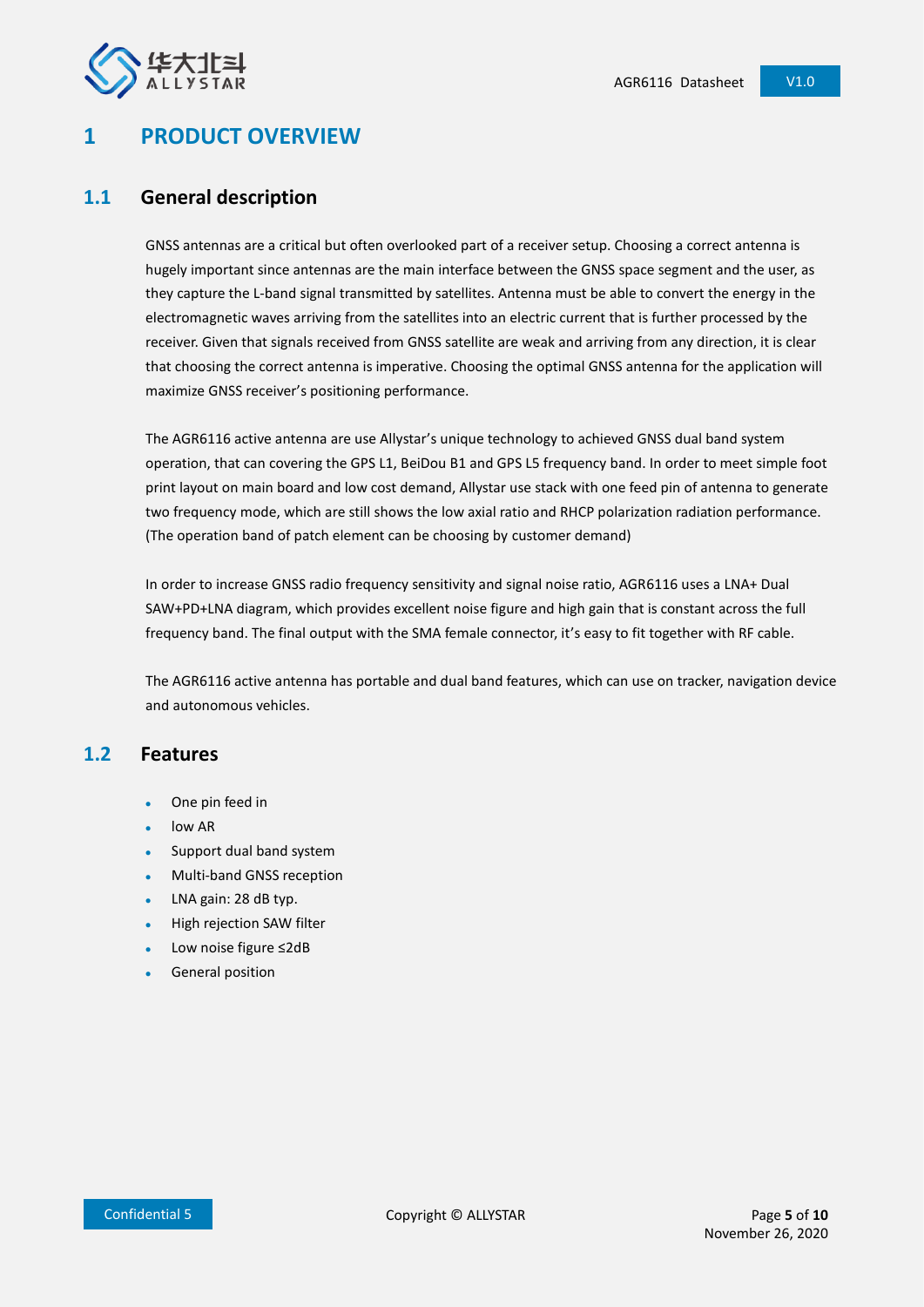

### <span id="page-5-2"></span><span id="page-5-0"></span>**1.3 Product image**



**Figure 1 Product image**

### <span id="page-5-1"></span>**1.4 Block diagram**

<span id="page-5-3"></span>

**Figure 2 Block diagram**

Confidential 5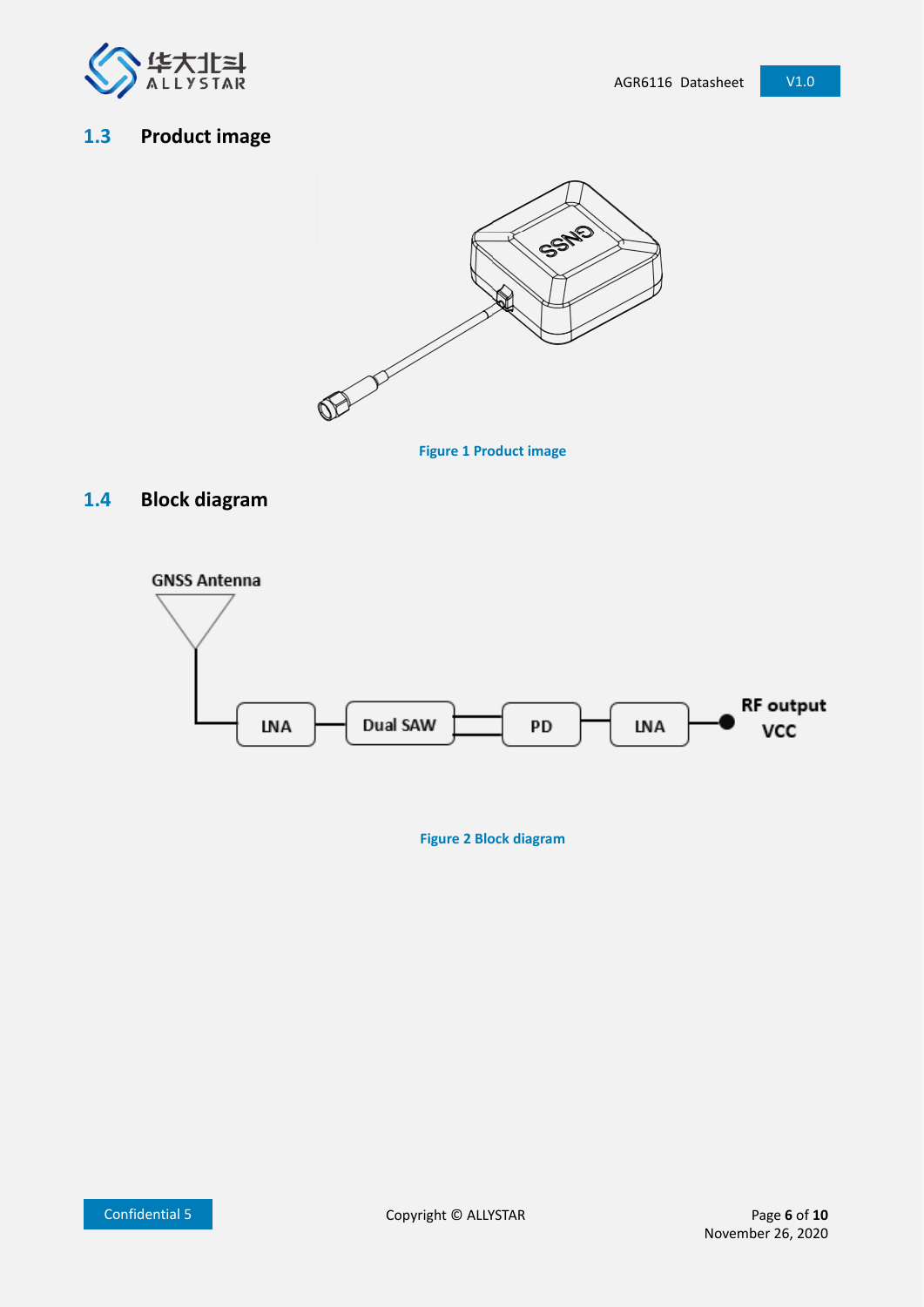

### <span id="page-6-0"></span>**2 SPECIFICATIONS**

### <span id="page-6-4"></span><span id="page-6-1"></span>**2.1 Antenna performance**

#### **Table 1 Antenna performance**

| <b>Parameter</b>     | <b>Specification</b>                      |  |  |  |  |
|----------------------|-------------------------------------------|--|--|--|--|
|                      | GPS: L1, L1C, L5C                         |  |  |  |  |
|                      | BDS: B1I, B1C, B2a                        |  |  |  |  |
| Support system       | Galileo E1, E5a                           |  |  |  |  |
|                      | QZSS: L5                                  |  |  |  |  |
|                      | <b>IRNSS: S-L5</b>                        |  |  |  |  |
| Antenna architecture | One pin feed                              |  |  |  |  |
| Antenna dimension    | 25x25x4mm for higher band                 |  |  |  |  |
|                      | 35x35x4mm for lower band                  |  |  |  |  |
| Polarization         | <b>RHCP</b>                               |  |  |  |  |
| Axial ratio          | Max 3.0dB@zenith                          |  |  |  |  |
|                      | 2.68dBi for higher band (with35x35mm GND) |  |  |  |  |
| Antenna peak gain    | 1.98dBi for lower band (with35x35mm GND)  |  |  |  |  |

### <span id="page-6-5"></span><span id="page-6-2"></span>**2.2 RF performance**

#### **Table 2 RF performance**

| <b>Parameter</b>      | <b>Specification</b>                     |                     |  |  |
|-----------------------|------------------------------------------|---------------------|--|--|
| LNA gain              | 28 dB typ. at all operation band on 3.3V |                     |  |  |
| Noise figure          | $\leq$ 2dB                               |                     |  |  |
| Output SWR            | < 2.5                                    |                     |  |  |
| Output impedance      | 50 Ohm                                   |                     |  |  |
|                       | Higher band                              | In-band ±50MHz>30dB |  |  |
| Out-band rejection    | lower band                               | In-band ±50MHz>30dB |  |  |
| Support voltage       | 2.5-5.5V / 3.3V typ.                     |                     |  |  |
| Power consumption     | $<$ 15 mA at 3.3V                        |                     |  |  |
|                       | 10kv air discharge                       |                     |  |  |
| <b>ESD</b> protection | 4ky contact                              |                     |  |  |

### <span id="page-6-6"></span><span id="page-6-3"></span>**2.3 Mechanicals and environment**

#### **Table 3 Mechanicals and environment**

| <b>Parameter</b>      | <b>Specification</b>                  |
|-----------------------|---------------------------------------|
| Dimension             | Diameter 56.7mm x 56.7mmx Height 21mm |
| Operation temperature | $-40^\circ$ to $+85^\circ$            |
| Relative humidity     | 40% to 95%                            |
| Environment           | ROHS and REACH                        |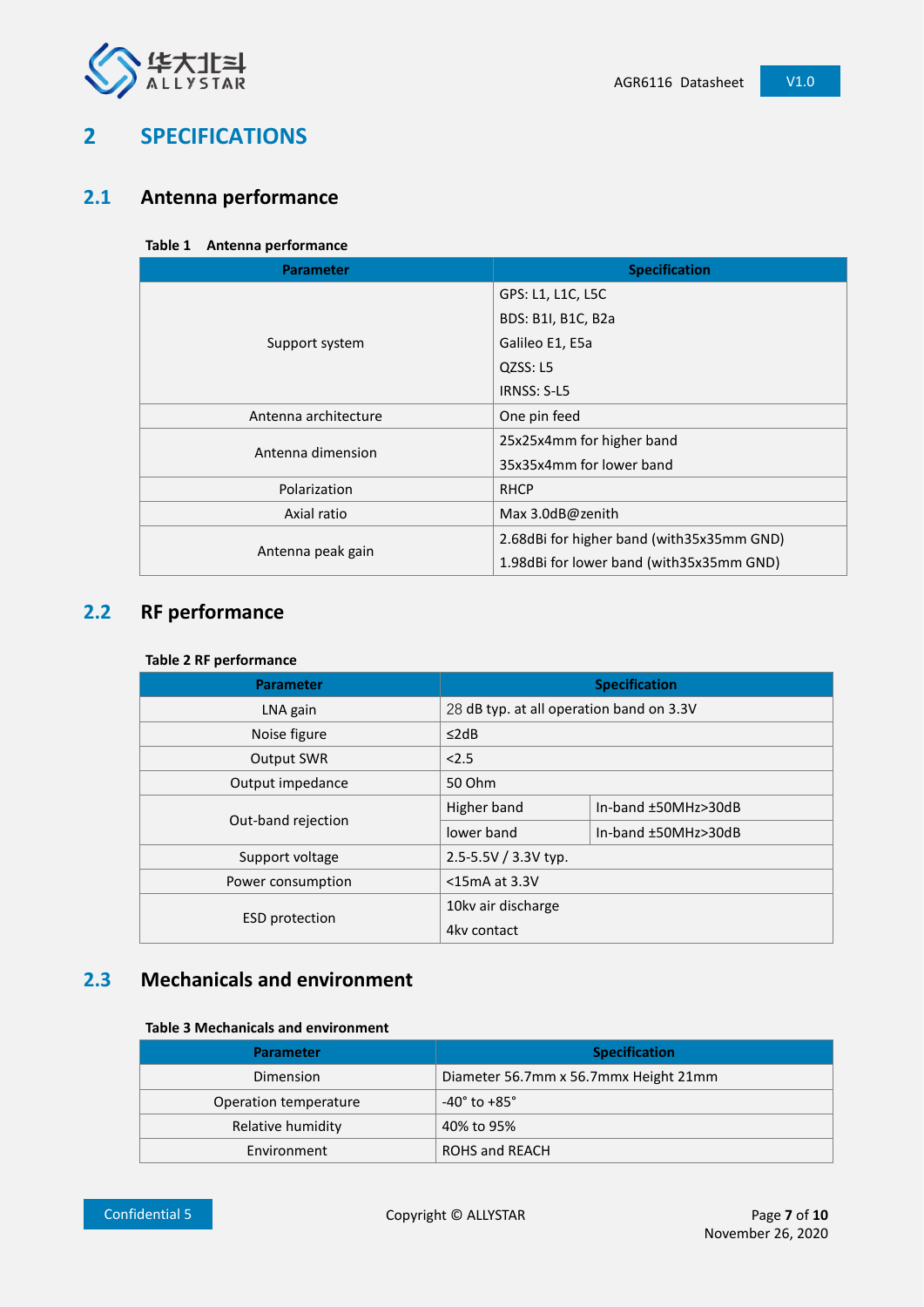

### <span id="page-7-0"></span>**3 MECHANICAL SPECIFICATION**



Unit:mm

#### **Figure 3 Mechanical specification**

### <span id="page-7-3"></span><span id="page-7-1"></span>**4 PRODUCT HANDLING**

### <span id="page-7-2"></span>**4.1 Disposal information**

This device must not be treated as household waste.

For more detailed information about recycling electronic components contact your local waste management authority.



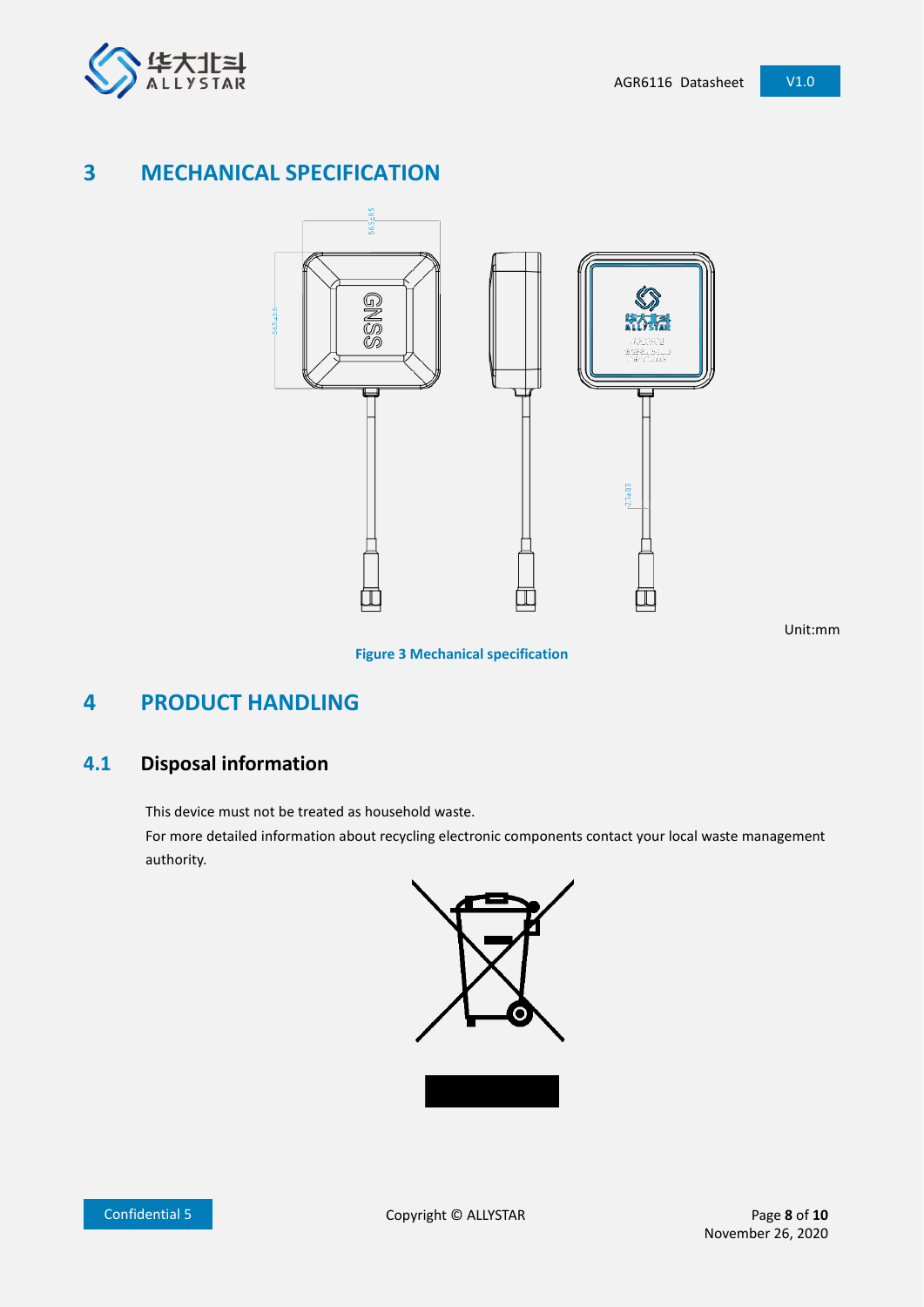

### <span id="page-8-2"></span><span id="page-8-0"></span>**5 ORDERING CODES**

#### **Table 4 Ordering codes**

|                        |                                | <b>GNSS</b>             |              |              |              |                 |  |
|------------------------|--------------------------------|-------------------------|--------------|--------------|--------------|-----------------|--|
| <b>Ordering Number</b> | <b>Category</b>                | QZSS<br>GPS <sub></sub> | <b>SOS</b>   | alileo<br>Ø. | <b>IRNSS</b> | <b>Features</b> |  |
| AGR6116-3540AA0-A      | Active antenna with housing    | ✓                       | $\checkmark$ | ✓            | ✓            | $L1 + L5$ band  |  |
| AGR6116-3540AA0-B      | Active antenna without housing | ✓                       | $\checkmark$ | $\checkmark$ | $\checkmark$ | $L1 + L5$ band  |  |

### <span id="page-8-1"></span>**6 REVISION HISTORY**

| <b>Revision</b> | <b>Date</b> | <b>Author</b> | <b>Status / Comments</b>      |
|-----------------|-------------|---------------|-------------------------------|
| V1.0            | 2020-10-30  | Toby          | Start version, first released |
|                 |             |               |                               |
|                 |             |               |                               |
|                 |             |               |                               |
|                 |             |               |                               |
|                 |             |               |                               |
|                 |             |               |                               |
|                 |             |               |                               |
|                 |             |               |                               |